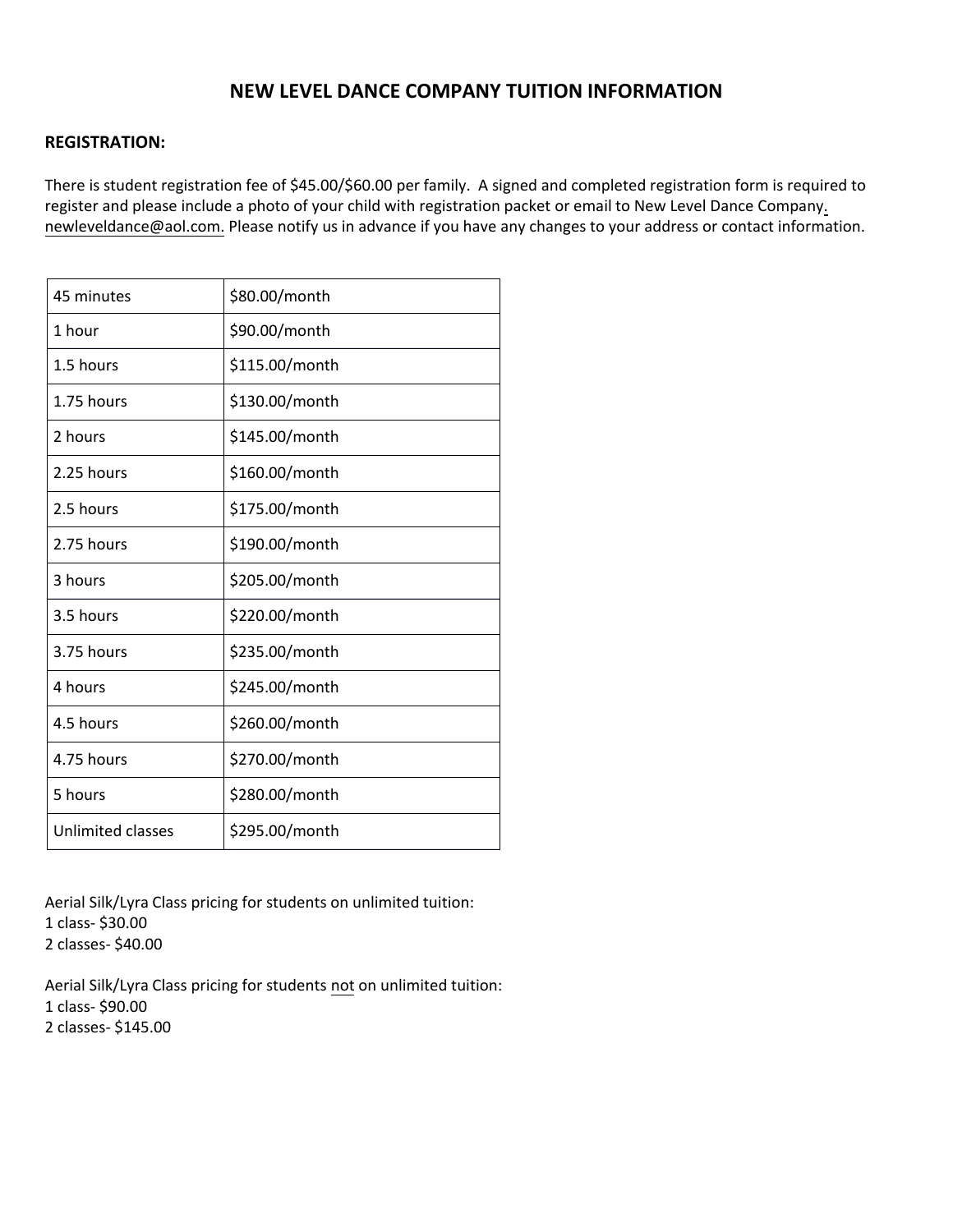# **TUITION:**

Tuition is due at the first of every month. A \$20.00 late fee will automatically be applied to your account if we do not receive your payment by the 10<sup>th</sup> of each month. This will be strictly adhered to, please make your payments on time.

There is no adjustment in tuition for absences or holidays. If a student misses a class they are welcome to take a make-up class during that month at their level. To keep our records current, you must notify the studio in writing should you decide to drop or add a class.

To add/drop a class you will have to fill out a change class form. You must give a thirty-day notice in order to drop a class.

When you register for classes the first payment is for August and June which are pro-rated and collected upon registration. If you register after August, then the first payment will be for the month that you register and for the pro-rated June payment.

# **Discounts:**

You receive a 15% sibling discount for each additional child that dances here. The 15% discount applies to the lesser tuition fee. We also offer a 5% Active Military discount.

Fall Registration Fee- \$45 per student and \$60 (2 or more Family).

We offer Early bird Registration specials if registered by July 31st!

\*Private Lessons are always available, please contact us for details on days/times/pricing\*

# **STUDIO POLICIES**

**Student/Parent Information:** Registration forms must be completed, signed and dated by the dancer's parent or guardian along with a photo. Please keep us informed of your current email and phone numbers and please remember to notify the studio of any changes.

**Attendance:** Students must attend class on a regular basis. At the end of the dance year, each student is invited to participate in our annual recital. Participation is encouraged but not required. All Recital classes upon registering will be marked with an R so you are aware what classes will be doing recital. Recital is not mandatory for recreational students but encouraged. If unable to do the recital the student will still learn the dance and participate in class. Team members are required to participate in recital to some extent.

(If a dancer misses more than one class in the last month before the recital, the teacher may pull them from the routine unless special permission has been given.)

**Class Minimum:** Classes that drop below the minimum of six students required may be subject to cancellation. If a class is cancelled we will do our best to find a replacement class for you.

There is no food or drink allowed in the dance rooms and cell phones are not allowed in class.

Please have your dancers store their belongings on shelves, cubbies or in team lockers to clear the hallways for safety reasons.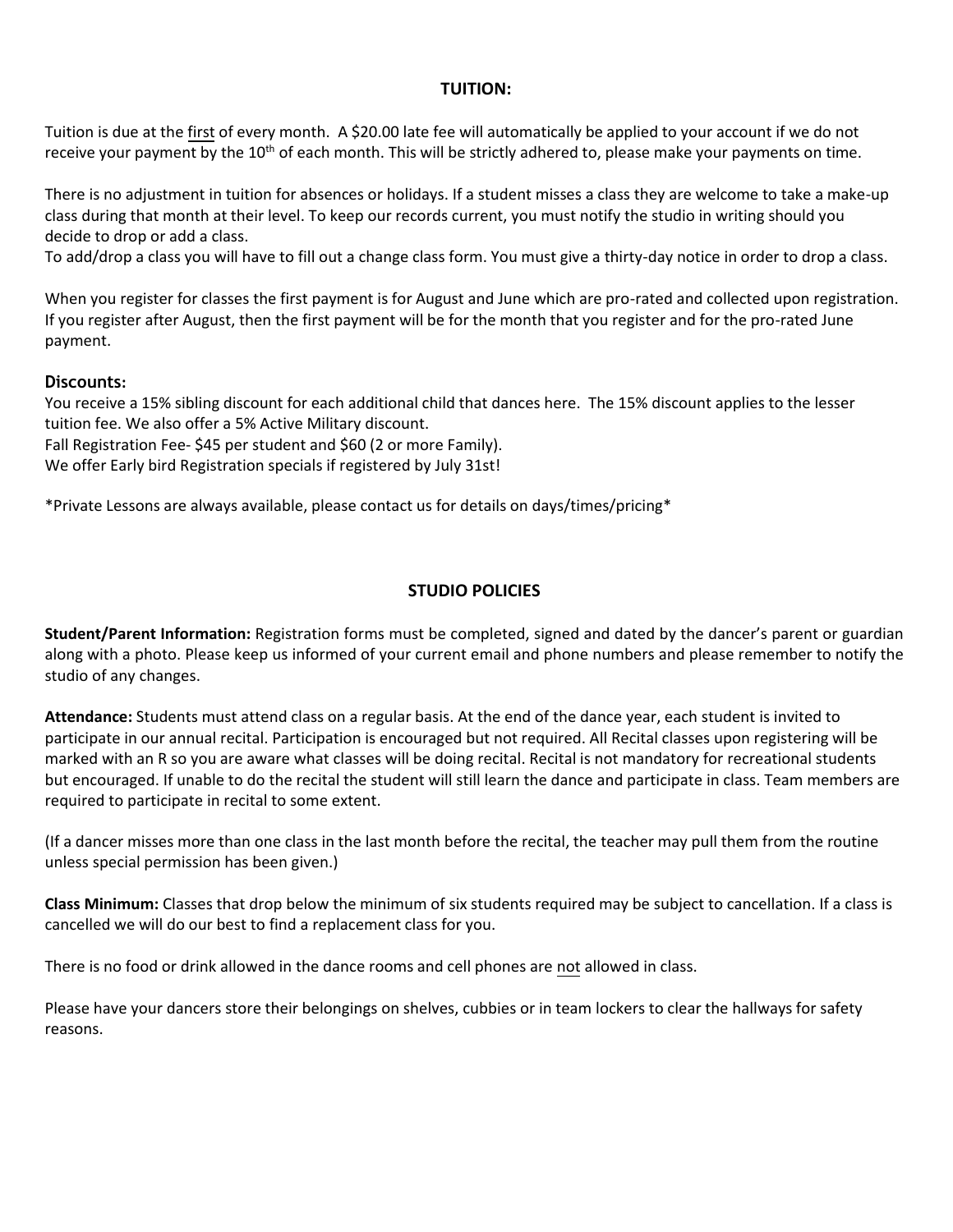No going into the studios when staff is not present. Please do not touch any Aerial Arts equipment unsupervised.

**Class Placement:** The staff of NLDC will place each student in the proper classes. If a student is not in the correct class, a director will move them according to their level.

**Registration:** We have ongoing registration however, if a student joins after January, they might not be able to participate in the June recital as the costume may not arrive in time.

**Costume Fees:** There is a recital costume fee that will be charged for each class (excluding adult classes and a few select classes). A costume deposit of \$50.00 per costume is due on **December 10th** and the balance is due on **January 31st**. Once the costume has arrived, we will let you know the remaining balance left on the costume. Students will not get their recital costume(s) until the balance is paid in full.

**Recital Fees:** There will be a \$50.00 recital fee for students with only one recital dance. A \$75.00 recital fee for students with more than one dance and for families with more than one child a \$100.00 family recital fee which is due in February. Each family is also encouraged to purchase four recital tickets at \$25.00 each and your account balance must be paid in full in order for your child to participate in the recital.

**Studio Holidays:** We will follow the same basic holiday schedule as the Hillsborough County School system with some exceptions. There is no adjustment in tuition for absences or holidays. A student is welcome to take a make-up class in their level.

**NLDC will be closed on the following dates:** Labor Day, Thanksgiving Holiday, Winter Break, Martin Luther King Day, Spring Break, Memorial Day, Presidents' Day, and the 4<sup>th</sup> of July.

## **Store Merchandise :**

We love to see our students representing their dance home! We have some awesome NLDC gear that is available to purchase through our NLDC store! We have some on display for you to view at the front desk and further options in the online store as well! This is the NLDC store site link: [https://teamstore.gtmsportswear.com/NEWLEVELDANCECOMPANY.](https://teamstore.gtmsportswear.com/NEWLEVELDANCECOMPANY) If you have any questions please ask the front desk for guidace.

#### **DRESS CODE**

#### **ACROBATICS**

\*COMFORTABLE ATTIRE \*HAIR MUST BE PULLED BACK \*BAREFOOT

#### **AERIAL SILK/LYRA**

\*TIGHTS/LEGGINGS THAT COVER BACK OF KNEES \*SHIRT THAT COVERS WAIST \*HAIR MUST BE PULLED BACK \*BAREFOOT

#### **BALLET/POINTE**

\*BLACK LEOTARD (BLACK SPORTS BRA ONLY UNDERNEATH) \*PINK TIGHTS \*PINK BALLET SHOES/POINTE SHOES (Canvas preferred) \*HAIR MUST BE PULLED BACK IN A BUN